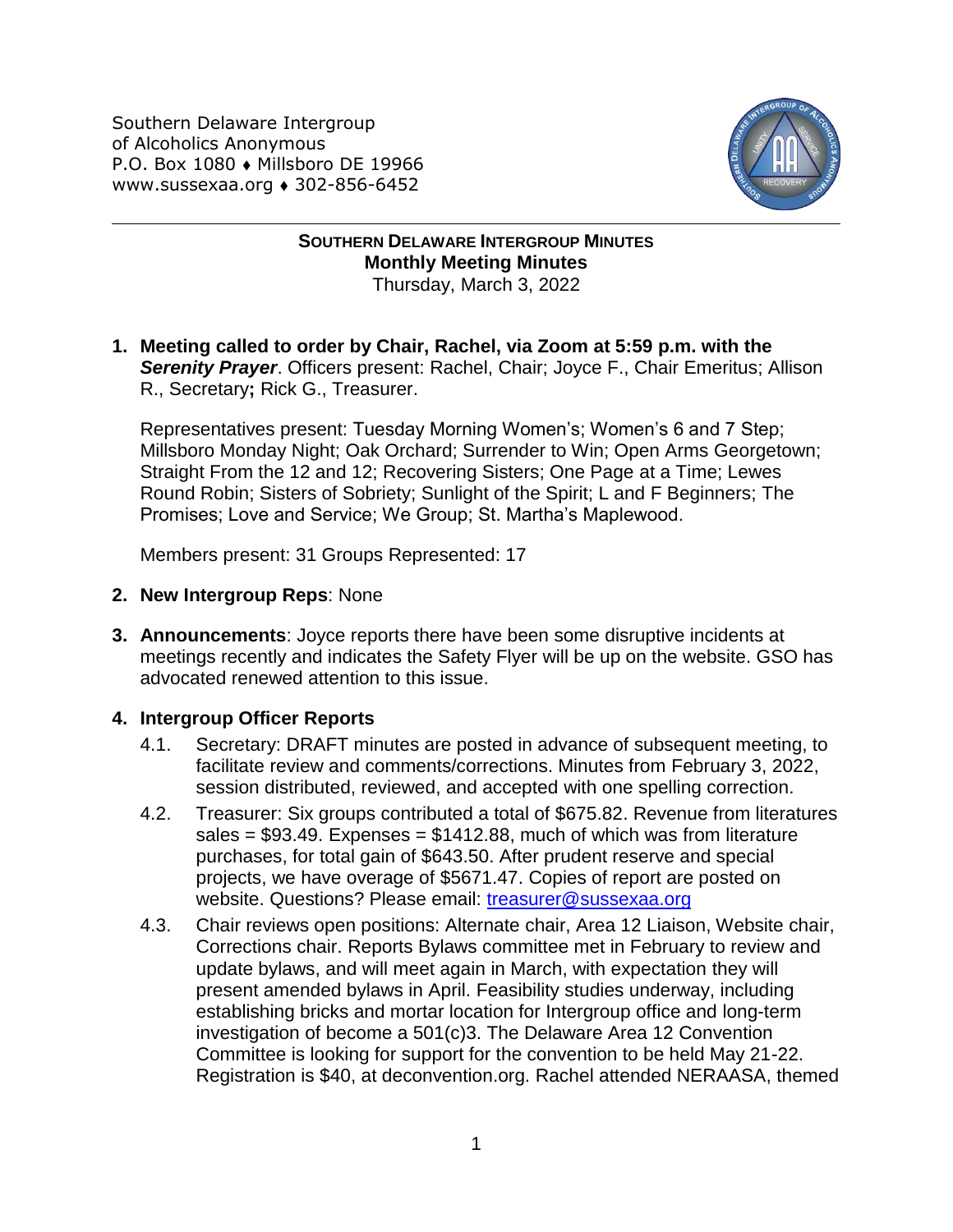"unity" and "service." Finally, Amylynn volunteered and was named Corrections chair.

## **5. Intergroup Committee Reports**

- 5.1. **Accessibility:** Dan reports on contacting the Sussex Correctional Institute (SCI) and prison in Smyrna; trying to figure how to bring meetings to SCI. Now that meetings are open, he reminds us of the Accessibility Tool Kit that is on website. Dan also reminds groups to be aware some have not made the transition to in-person meetings, and we need to reach out to ensure those folks are getting what they need. Opportunities to collaborate, volunteers, or questions? [accessiblility@sussexaa.org](mailto:accessiblility@sussexaa.org)
- 5.2. **Answering Service:** Chair not present. Rachel reports a total of 55 calls in the month. Please contact [support@sussexaa.org](mailto:sussexsupport@sussexaa.org) to get on the list of volunteers to take calls.
- 5.3. **Archives:** Chair not present.
- 5.4. **BTG/Treatment**: Dede reports no volunteer requests for February. BTG is doing signups for Wednesday night meetings in Banyan, and schedule is full until June. To sign up, contact [btg@sussexaa.org.](mailto:btg@sussexaa.org)
- 5.5. **Corrections**: Amylynn is the named new chair. She attended roundtable meetings at NERAASA for corrections. Looking to see if we can bring in meetings now.
- 5.6. **Crest**: CREST is housed at SCI, which is a six-month, residential treatment program for less serious offenders. Hoping to get some literature in to meetings here.
- 5.7. **CPC:** Kristan will be following up with the professional community, such as the Bar Association and others, to get word out about AA. Volunteers or questions about CPC? Email [cpc@sussexaa.org.](mailto:cpc@sussexaa.org)
- 5.8. **Liaison Area 12**: Open position. Rachel attended NERAASA roundtables on intergroups, and liaison is key position, as they bring back information to this group.
- 5.9. **Literature**: Paul reports Intergroup donated about \$100 worth of literature to new Spanish speaking group. If new groups need startup boost, contact Paul at email address below. We continue to offer discount of 10% off list price of all materials out of World Services, plus free shipping. Rick G. urges committee to track literature donations in expenses. Amylynn clarifies that Banyan is for profit, so no donations. Direct questions or requests to: [literature@sussexaa.org](mailto:literature@sussexaa.org)
- 5.10. **PI**: Stacey has two volunteers helping with literature drops. We have a master list of locations, and chair requests intergroup reps reach out if there are areas not being served, or if supplies at a particular site are depleted: [pi@sussexaa.org.](mailto:pi@sussexaa.org)
- 5.11. **Special Events**: Eamonn confirms Bash at the Beach is set for Sunday, September 18, at Pavilion in Cape Henlopen. November is gratitude month, so we will hold Gratitude Breakfast then. Tentative date set for November 19.